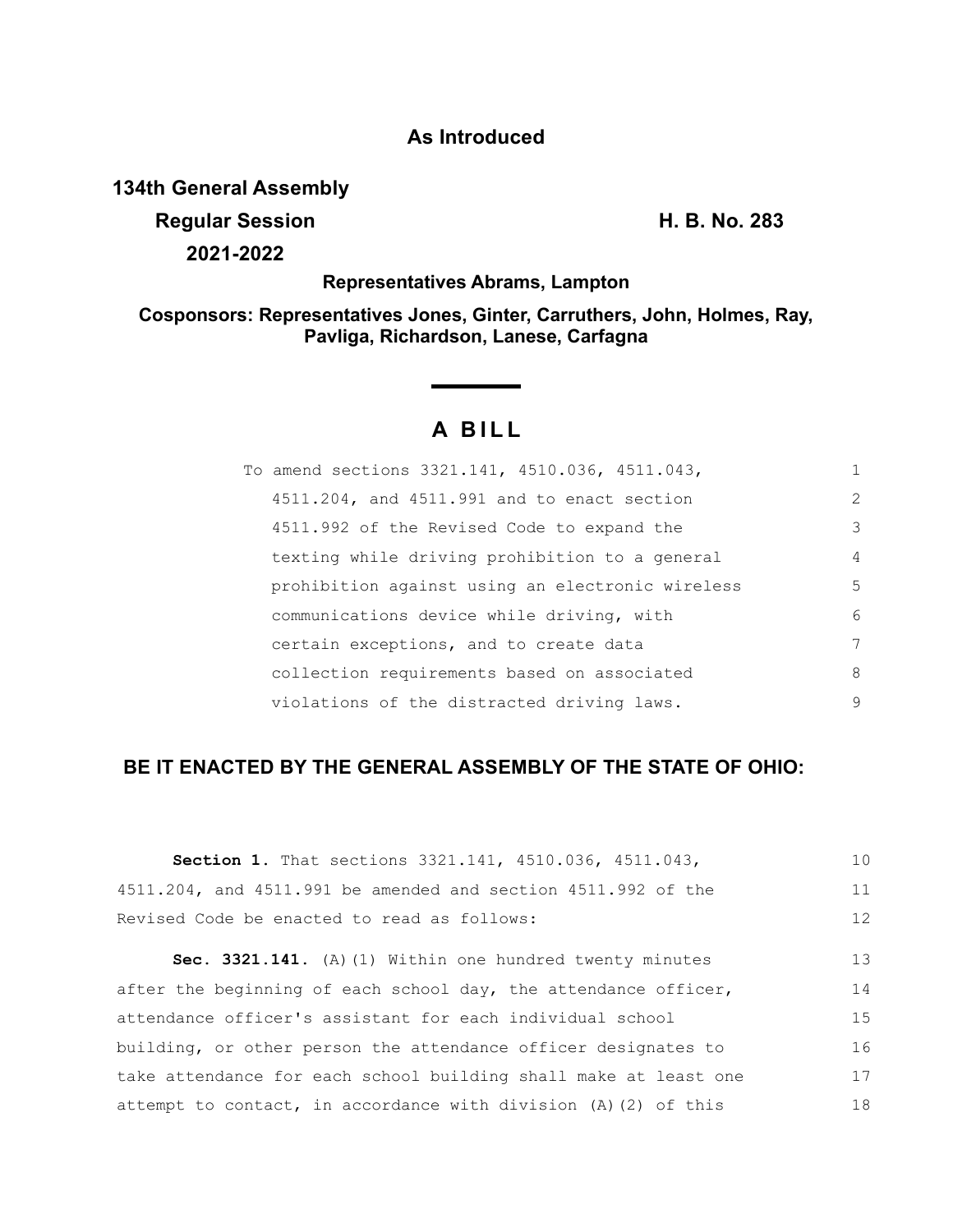section, the parent, guardian, or other person having care of any student who was absent without legitimate excuse from the school the student is required to attend as of the beginning of that school day. (2) An attempt to contact a student's parent, guardian, or other person having care of the student shall be made through one of the following methods: (a) A telephone call placed in person; (b) An automated telephone call via a system that includes 19 20 21 22 23 24 25 26 27

verification that each call was actually placed, and either the call was answered by its intended recipient or a voice mail message was left by the automated system relaying the required information; 28 29 30 31

(c) A notification sent through the school's automated student information system;

(d) A text-based communication sent to the parent's, guardian's, or other person's electronic wireless communications device, as defined in  $\frac{div}{\sinh(\theta)}$  (f) (1) of section 4511.204 of the Revised Code; 34 35 36 37

(e) A notification sent to the electronic mail address of the parent, guardian, or other person; 38 39

(f) A visit, in person, to the student's residence of record; 40 41

(g) Any other notification procedure that has been adopted by resolution of the board of education of a school district.

(B) If the parent, guardian, or other person having care of a student initiates a telephone call or other communication notifying the school or building administration of the student's 44 45 46

32 33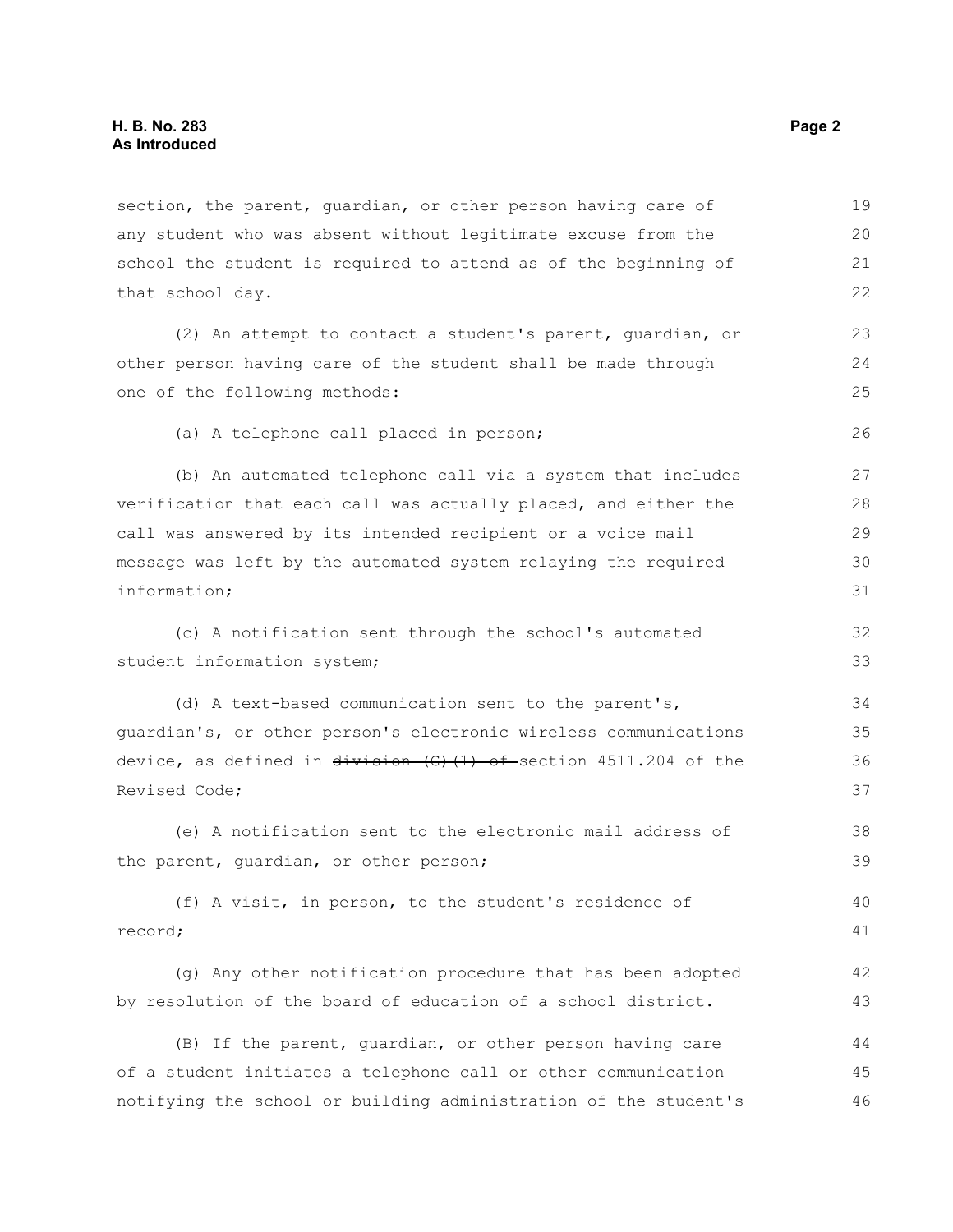excused or unexcused absence within one hundred twenty minutes after the beginning of the school day, the school is under no further obligation with respect to the requirement prescribed in division (A) of this section. 47 48 49 50

(C) A school district, or any officer, director, employee, or member of the school district board of education is not liable in damages in a civil action for injury, death, or loss to person or property allegedly arising from an employee's action or inaction in good faith compliance with this section. This section does not eliminate, limit, or reduce any other immunity or defense that a person may be entitled to under Chapter 2744. or any other provision of the Revised Code or under the common law of this state.

(D) This section does not apply to either of the following: 60 61

(1) Students who are in home-based, online, or internetor computer-based instruction;

(2) Instances where a student was not expected to be in attendance at a particular school building due to that student's participation in off-campus activities, including but not limited to participation in the college credit plus program established under Chapter 3365. of the Revised Code. 64 65 66 67 68

**Sec. 4510.036.** (A) The bureau of motor vehicles shall record within ten days of conviction or bail forteiture forfeiture and shall keep at its main office, all abstracts received under this section or section 4510.03, 4510.031, 4510.032, or 4510.034 of the Revised Code and shall maintain records of convictions and bond forfeitures for any violation of a state law or a municipal ordinance regulating the operation of 69 70 71 72 73 74 75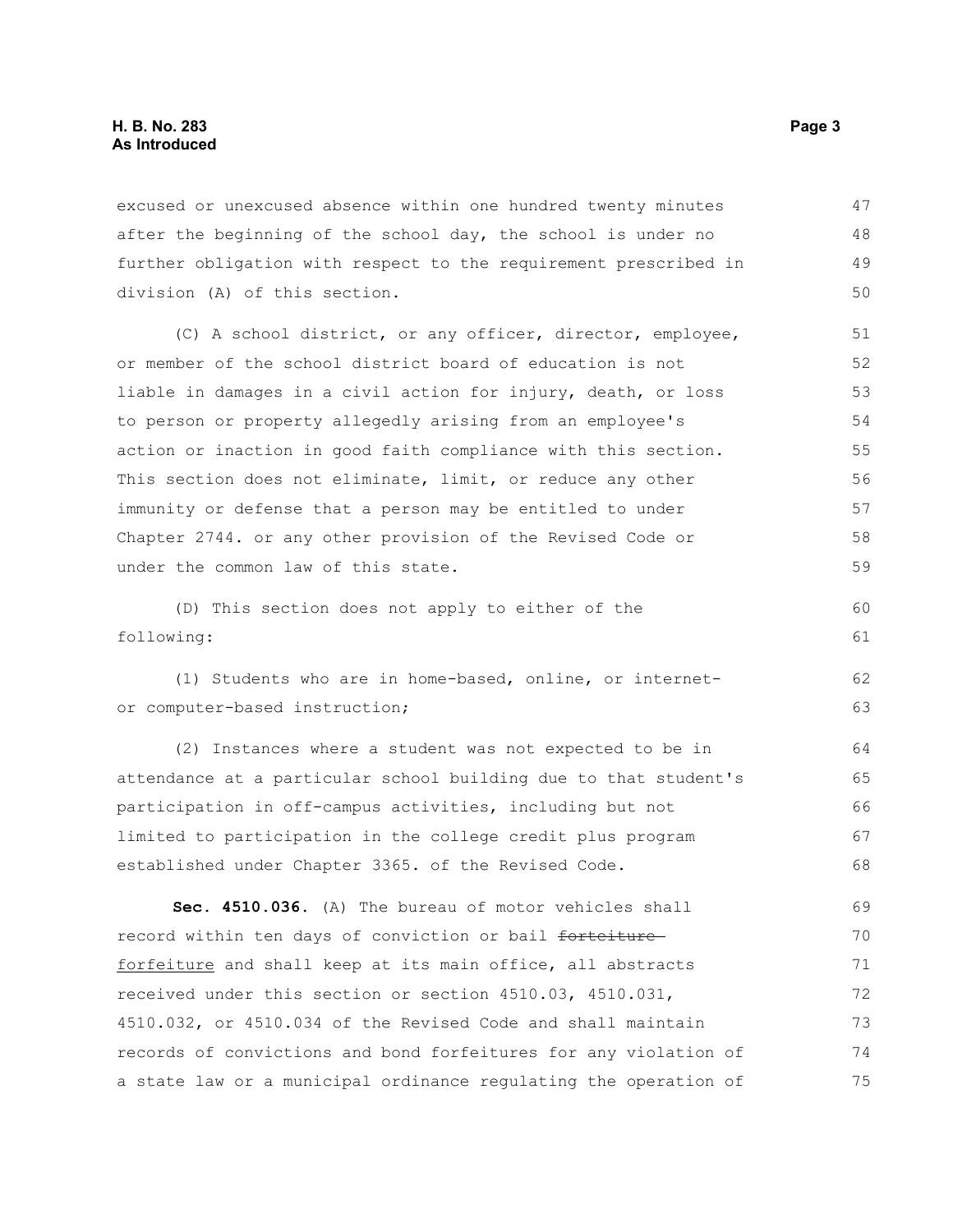vehicles, streetcars, and trackless trolleys on highways and streets, except a violation related to parking a motor vehicle. (B) Every court of record or mayor's court before which a person is charged with a violation for which points are chargeable by this section shall assess and transcribe to the abstract of conviction that is furnished by the bureau to the court the number of points chargeable by this section in the correct space assigned on the reporting form. A United States district court that has jurisdiction within this state and before which a person is charged with a violation for which points are chargeable by this section may assess and transcribe to the abstract of conviction report that is furnished by the bureau the number of points chargeable by this section in the correct space assigned on the reporting form. If the federal court so assesses and transcribes the points chargeable for the offense and furnishes the report to the bureau, the bureau shall record the points in the same manner as those assessed and transcribed by a court of record or mayor's court. 76 77 78 79 80 81 82 83 84 85 86 87 88 89 90 91 92 93

(C) A court shall assess the following points for an offense based on the following formula:

(1) Aggravated vehicular homicide, vehicular homicide, vehicular manslaughter, aggravated vehicular assault, or vehicular assault when the offense involves the operation of a vehicle, streetcar, or trackless trolley on a highway or street \_\_\_\_\_\_\_\_\_\_ 6 points 96 97 98 99 100

(2) A violation of section 2921.331 of the Revised Code or any ordinance prohibiting the willful fleeing or eluding of a law enforcement officer \_\_\_\_\_\_\_\_\_\_ 6 points 101 102 103

(3) A violation of section 4549.02 or 4549.021 of the

94 95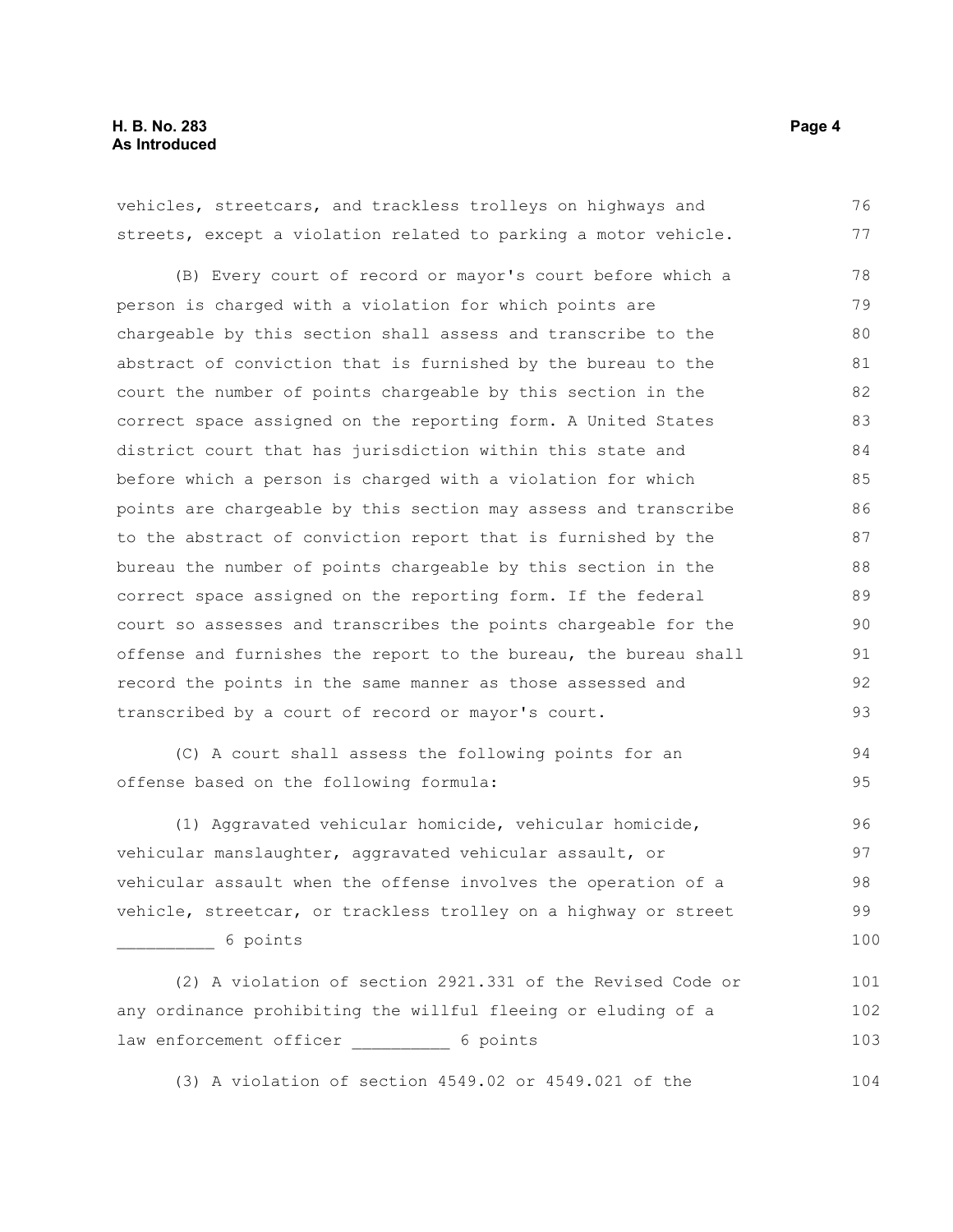Revised Code or any ordinance requiring the driver of a vehicle to stop and disclose identity at the scene of an accident \_\_\_\_\_\_\_\_\_\_ 6 points (4) A violation of section 4511.251 of the Revised Code or any ordinance prohibiting street racing any ordinance prohibiting street racing (5) A violation of section 4510.037 of the Revised Code or any ordinance prohibiting the operation of a motor vehicle while the driver's or commercial driver's license is under a twelvepoint suspension 6 points (6) A violation of section 4510.14 of the Revised Code, or any ordinance prohibiting the operation of a motor vehicle upon the public roads or highways within this state while the driver's or commercial driver's license of the person is under suspension and the suspension was imposed under section 4511.19, 4511.191, or 4511.196 of the Revised Code or section 4510.07 of the Revised Code due to a conviction for a violation of a municipal OVI ordinance or any ordinance prohibiting the operation of a motor vehicle while the driver's or commercial driver's license is under suspension for an OVI offense \_\_\_\_\_\_\_\_\_\_ 6 points (7) A violation of division (A) of section 4511.19 of the Revised Code, any ordinance prohibiting the operation of a vehicle while under the influence of alcohol, a drug of abuse, or a combination of them, or any ordinance substantially equivalent to division (A) of section 4511.19 of the Revised Code prohibiting the operation of a vehicle with a prohibited 105 106 107 108 109 110 111 112 113 114 115 116 117 118 119 120 121 122 123 124 125 126 127 128 129 130

concentration of alcohol, a controlled substance, or a metabolite of a controlled substance in the whole blood, blood serum or plasma, breath, or urine \_\_\_\_\_\_\_\_\_ 6 points 131 132 133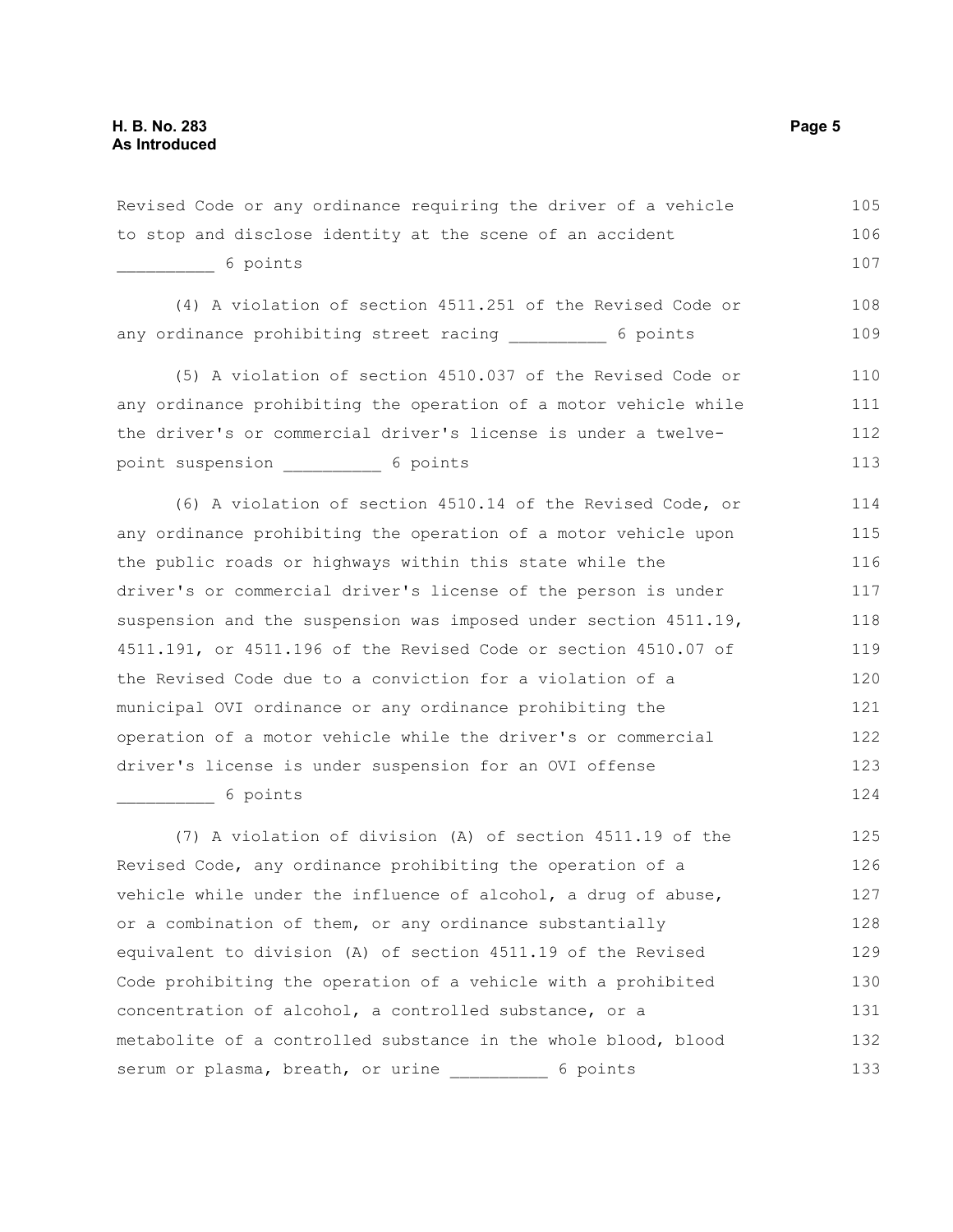(8) A violation of section 2913.03 of the Revised Code that does not involve an aircraft or motorboat or any ordinance prohibiting the operation of a vehicle without the consent of the owner 6 points (9) Any offense under the motor vehicle laws of this state that is a felony, or any other felony in the commission of which a motor vehicle was used 6 points (10) A violation of division (B) of section 4511.19 of the Revised Code or any ordinance substantially equivalent to that division prohibiting the operation of a vehicle with a prohibited concentration of alcohol in the whole blood, blood serum or plasma, breath, or urine \_\_\_\_\_\_\_\_\_\_ 4 points (11) A violation of section 4511.20 of the Revised Code or any ordinance prohibiting the operation of a motor vehicle in willful or wanton disregard of the safety of persons or property \_\_\_\_\_\_\_\_\_\_ 4 points (12) A violation of any law or ordinance pertaining to speed: (a) Notwithstanding divisions (C)(12)(b) and (c) of this section, when the speed exceeds the lawful speed limit by thirty miles per hour or more \_\_\_\_\_\_\_\_\_\_ 4 points (b) When the speed exceeds the lawful speed limit of fifty-five miles per hour or more by more than ten miles per hour 2 points (c) When the speed exceeds the lawful speed limit of less than fifty-five miles per hour by more than five miles per hour \_\_\_\_\_\_\_\_\_\_ 2 points (d) When the speed does not exceed the amounts set forth 134 135 136 137 138 139 140 141 142 143 144 145 146 147 148 149 150 151 152 153 154 155 156 157 158 159 160 161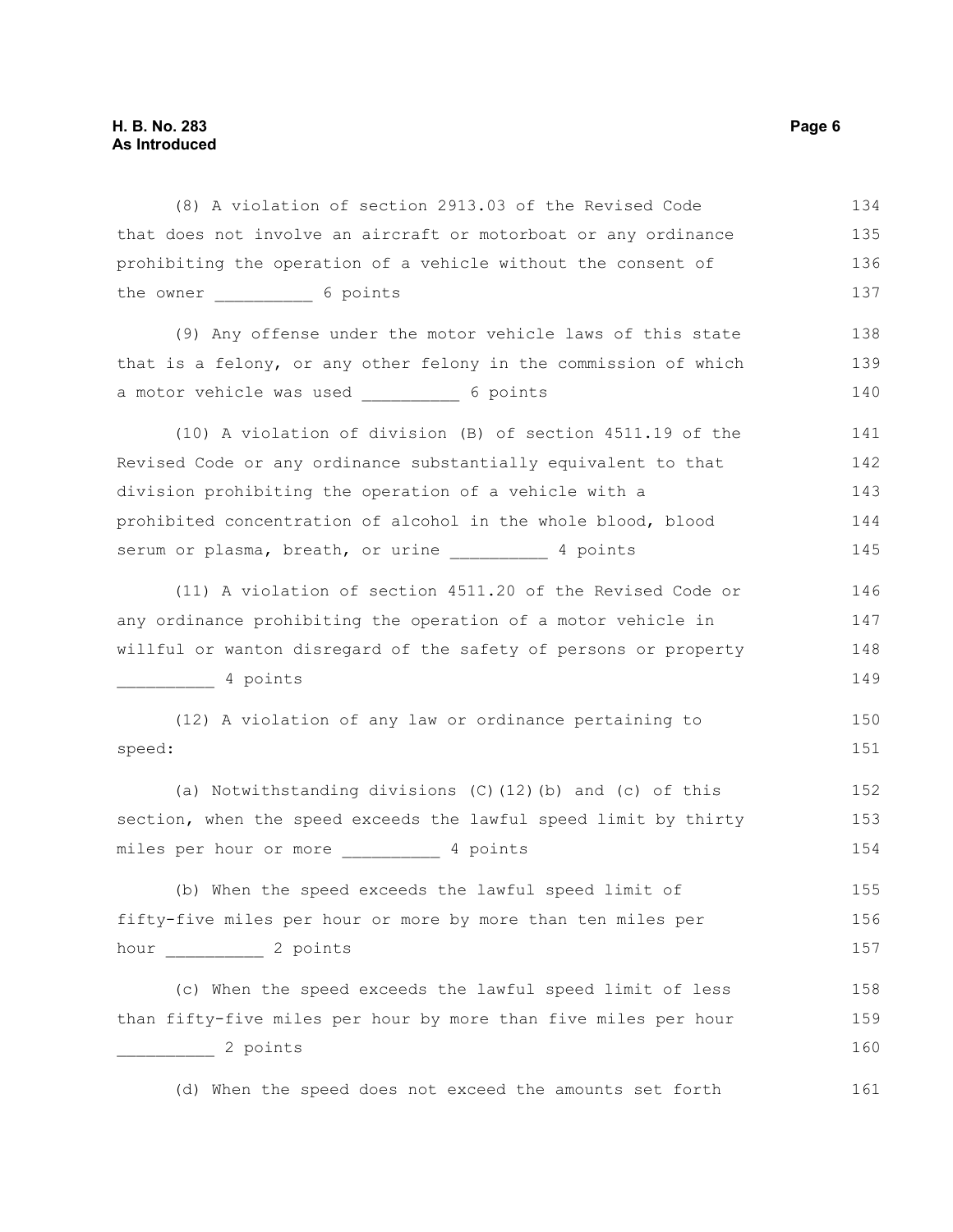| in divisions $(C)$ $(12)$ $(a)$ , $(b)$ , or $(c)$ of this section | 162 |
|--------------------------------------------------------------------|-----|
| 0 points                                                           | 163 |
| (13) A violation of division (A) of section 4511.204 of            | 164 |
| the Revised Code or any substantially similar municipal            | 165 |
| ordinance:                                                         | 166 |
| (a) For a first offense within any two-year period                 | 167 |
| <u>2 points</u>                                                    | 168 |
| (b) For a second offense within any two-year period                | 169 |
| <u>3 points</u>                                                    | 170 |
| (c) For a third or subsequent offense within any two-year          | 171 |
| 4 points.<br><u>period</u>                                         | 172 |
| (14) Operating a motor vehicle in violation of a                   | 173 |
| restriction imposed by the registrar and the 2 points              | 174 |
| (14) (15) A violation of section 4510.11, 4510.111,                | 175 |
| 4510.16, or 4510.21 of the Revised Code or any ordinance           | 176 |
| prohibiting the operation of a motor vehicle while the driver's    | 177 |
| or commercial driver's license is under suspension<br>2            | 178 |
| points                                                             | 179 |
| $(15)$ $(16)$ With the exception of violations under section       | 180 |
| 4510.12 of the Revised Code where no points shall be assessed,     | 181 |
| all other moving violations reported under this section            | 182 |
| 2 points                                                           | 183 |
| (D) Upon receiving notification from the proper court,             | 184 |
| including a United States district court that has jurisdiction     | 185 |
| within this state, the bureau shall delete any points entered      | 186 |
| for a bond forfeiture if the driver is acquitted of the offense    | 187 |
| for which bond was posted.                                         | 188 |
| (E) If a person is convicted of or forfeits bail for two           | 189 |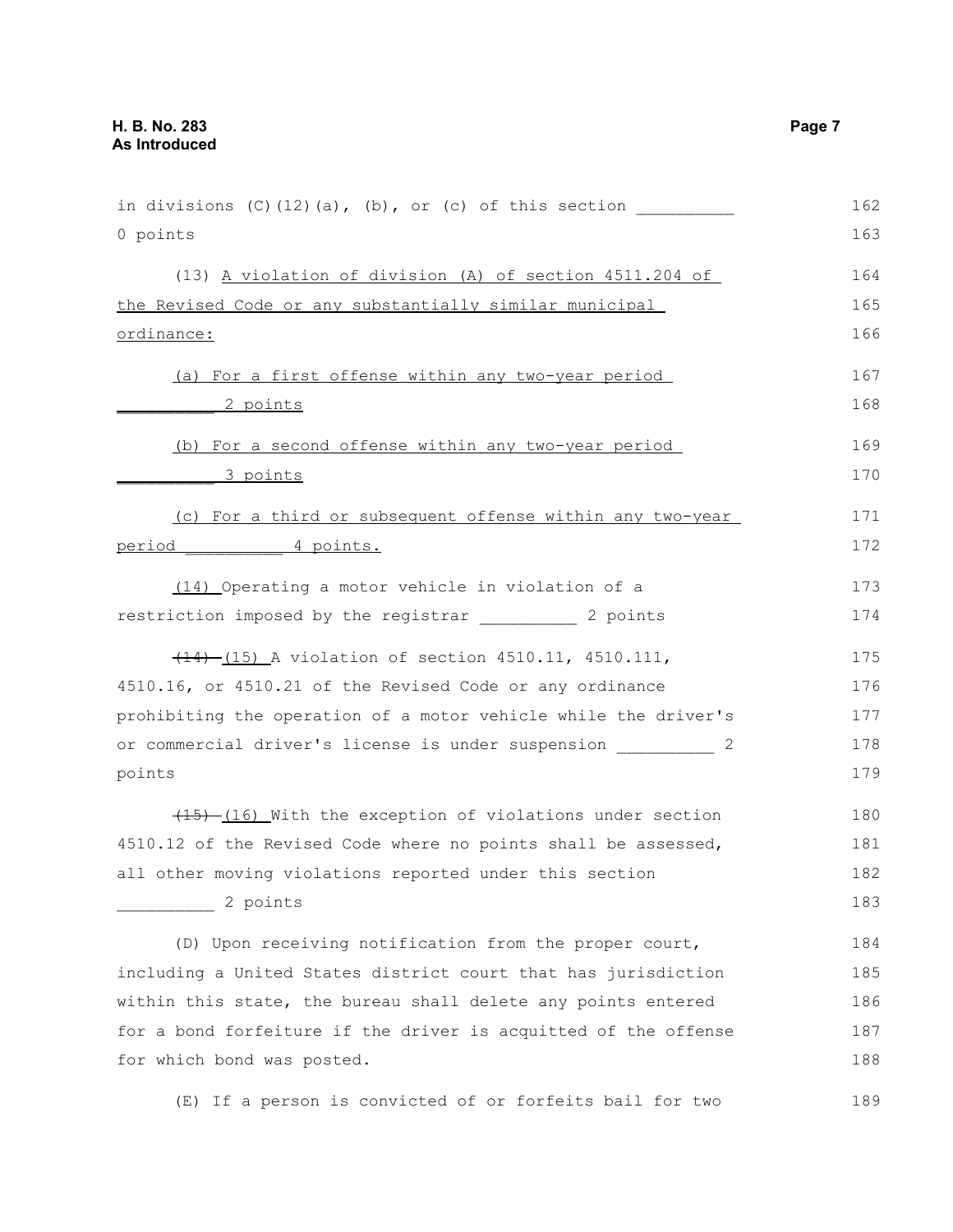#### **H. B. No. 283 Page 8 As Introduced**

or more offenses arising out of the same facts and points are chargeable for each of the offenses, points shall be charged for only the conviction or bond forfeiture for which the greater number of points is chargeable, and, if the number of points chargeable for each offense is equal, only one offense shall be recorded, and points shall be charged only for that offense. 190 191 192 193 194 195

**Sec. 4511.043.** (A)(1) No law enforcement officer who stops the operator of a motor vehicle in the course of an authorized sobriety or other motor vehicle checkpoint operation or a motor vehicle safety inspection shall issue a ticket, citation, or summons for a secondary traffic offense unless in the course of the checkpoint operation or safety inspection the officer first determines that an offense other than a secondary traffic offense has occurred and either places the operator or a vehicle occupant under arrest or issues a ticket, citation, or summons to the operator or a vehicle occupant for an offense other than a secondary offense. 196 197 198 199 200 201 202 203 204 205 206

(2) A law enforcement agency that operates a motor vehicle checkpoint for an express purpose related to a secondary traffic offense shall not issue a ticket, citation, or summons for any secondary traffic offense at such a checkpoint, but may use such a checkpoint operation to conduct a public awareness campaign and distribute information.

(B) As used in this section, "secondary traffic offense" means a violation of division (A) or (F)(2) of section 4507.05, division (B)(1)(a) or (b) or (E) of section 4507.071,  $\frac{division}{ }$ (A) of section 4511.204, division (C) or (D) of section 4511.81, division (A)(3) of section 4513.03, or division (B) of section 4513.263 of the Revised Code.

Sec. 4511.204. (A) No person shall drive-operate a motor

219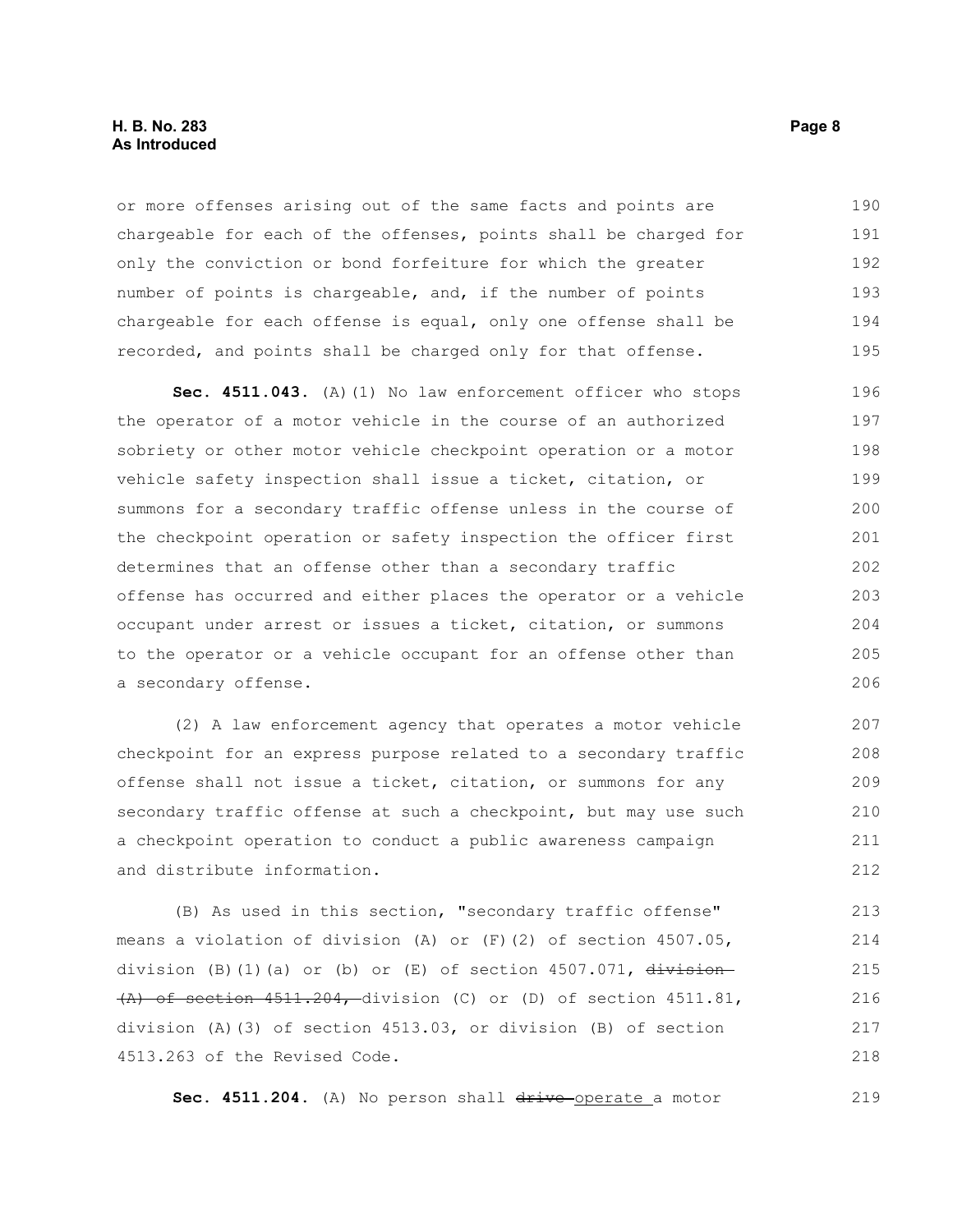vehicle, trackless trolley, or streetcar on any street, highway, or property open to the public for vehicular traffic while using a handheld, holding, or physically supporting with any part of the person's body an electronic wireless communications device to write, send, or read a text-based communication. (B) Division (A) of this section does not apply to any of the following: (1) A person using a handheld an electronic wireless communications device in that manner for emergency purposes, including an emergency to make contact, for emergency purposes, with a law enforcement agency, hospital or health care provider, fire department, or other similar emergency agency or entity; (2) A person driving a public safety vehicle who uses a handheld while using an electronic wireless communications device in that manner in the course of the person's duties; (3) A person using a handheld an electronic wireless communications device in that manner whose when the person's motor vehicle is in a stationary position and who is outside a lane of travel; (4) A person reading, selecting, or entering a name ortelephone number in a handheld using an electronic wireless communications device for the purpose of making or receiving a 220 221 222 223 224 225 226 227 228 229 230 231 232 233 234 235 236 237 238 239 240 241

telephone call, provided that the person does not do either of the following during the use: (a) Manually enter letters, numbers, or symbols into the device; (b) Hold or support the device with any part of the person's body; 242 243 244 245 246 247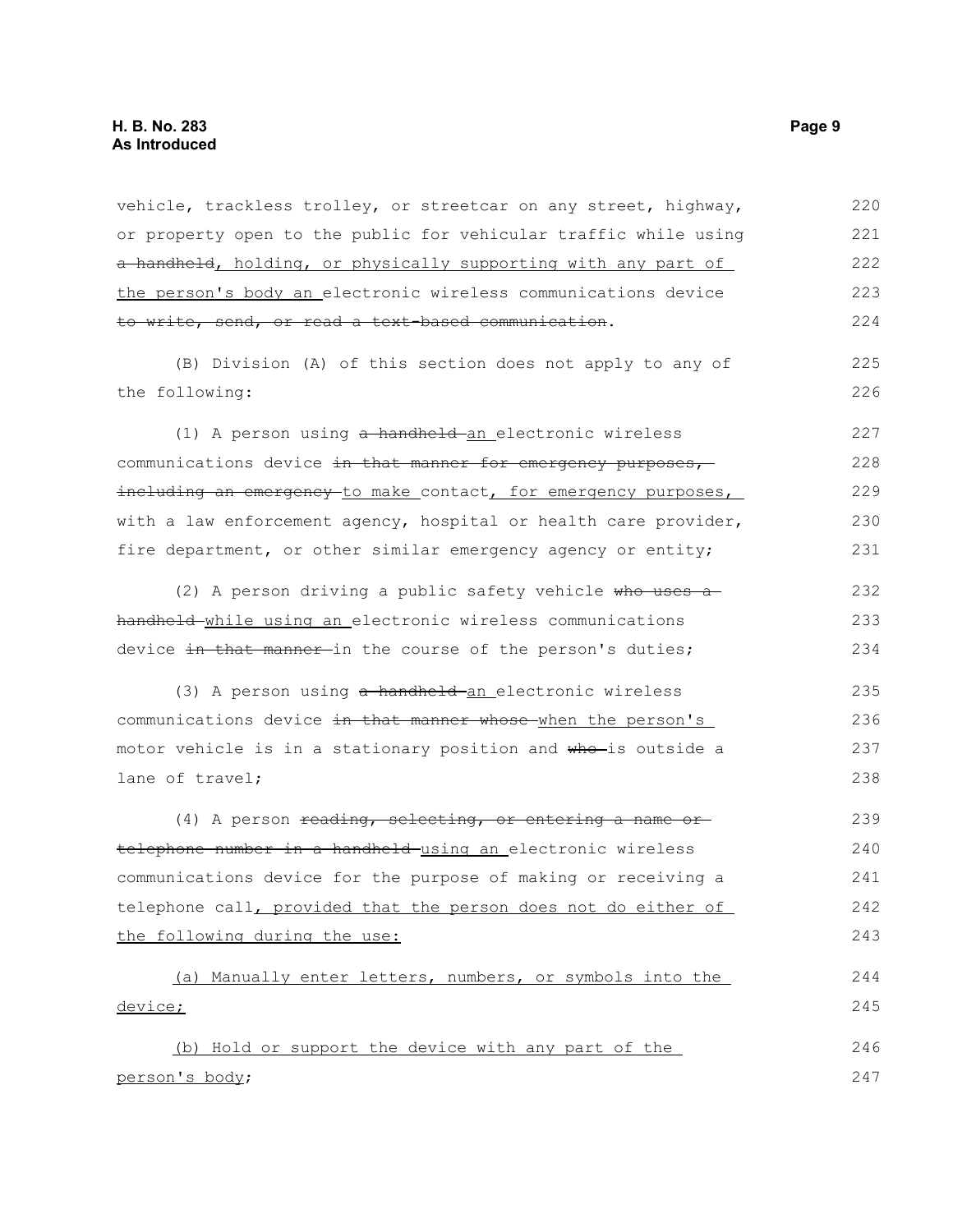| (5) A person receiving wireless messages on $a$ -an              | 248 |
|------------------------------------------------------------------|-----|
| electronic wireless communications device regarding the          | 249 |
| operation or navigation of a motor vehicle; safety-related       | 250 |
| information, including emergency, traffic, or weather alerts; or | 251 |
| data used primarily by the motor vehicle, provided that the      | 252 |
| person does not hold or support the device with any part of the  | 253 |
| person's body;                                                   | 254 |
| (6) A person receiving wireless messages via radio-              | 255 |
| wavesusing the speaker phone function of the electronic wireless | 256 |
| communications device, provided that the person does not hold or | 257 |
| support the device with any part of the person's body;           | 258 |
| (7) A person using a an electronic wireless communications       | 259 |
| device for navigation purposes, provided that the person does    | 260 |
| not do either of the following during the use:                   | 261 |
| (a) Manually enter letters, numbers, or symbols into the         | 262 |
| device;                                                          | 263 |
| (b) Hold or support the device with any part of the              | 264 |
| person's body;                                                   | 265 |
| (8) A person conducting wireless interpersonal-                  | 266 |
| communication with a device that does not require manually       | 267 |
| entering letters, numbers, or symbols or reading text messages,  | 268 |
| except to activate, deactivate, or initiate the device or using  | 269 |
| a feature or function of the electronic wireless communications  | 270 |
| device with a single touch or single swipe, provided that the    | 271 |
| person does not do either of the following during the use:       | 272 |
| (a) Manually enter letters, numbers, or symbols into the         | 273 |
| device;                                                          | 274 |
| (b) Hold or support the device with any part of the              | 275 |
| person's body;                                                   | 276 |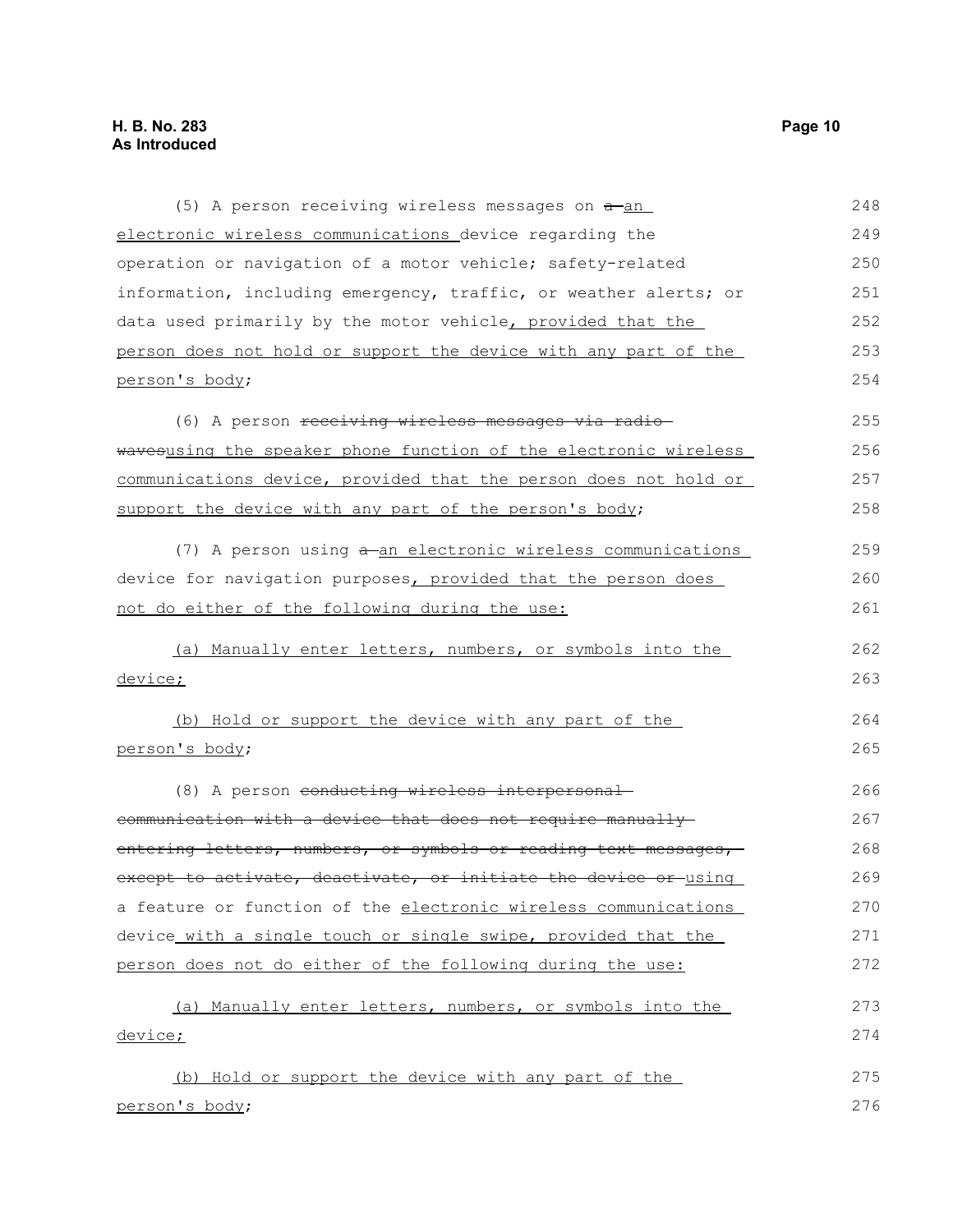| (9) A person operating a commercial truck while using a          | 277 |
|------------------------------------------------------------------|-----|
| mobile data terminal that transmits and receives data;           | 278 |
| (10) A person operating a utility service vehicle or a           | 279 |
| vehicle for or on behalf of a utility, if the person is acting   | 280 |
| in response to an emergency, power outage, or circumstance that  | 281 |
| affects the health or safety of individuals;                     | 282 |
| (11) A person using a handheld an electronic wireless            | 283 |
| communications device in conjunction with a voice-operated or    | 284 |
| hands-free device-feature or function of the vehicle or of the   | 285 |
| device without the use of either hand except to activate,        | 286 |
| deactivate, or initiate the feature or function with a single    | 287 |
| touch or swipe, provided the person does not hold or support the | 288 |
| device with any part of the person's body;                       | 289 |
| (12) A person using technology that physically or                | 290 |
| electronically integrates the device into the motor vehicle,     | 291 |
| provided that the person does not do either of the following     | 292 |
| during the use:                                                  | 293 |
| (a) Manually enter letters, numbers, or symbols into the         | 294 |
| device;                                                          | 295 |
| (b) Hold or support the device with any part of the              | 296 |
| person's body.                                                   | 297 |
| (C)(1) Notwithstanding any provision of law to                   | 298 |
| eontrary, no law enforcement officer shall cause an operator of  | 299 |
| an automobile being operated on any street or highway to stop-   | 300 |
| the automobile for the sole purpose of determining whether a     | 301 |
| violation of division (A) of this section has been or is being   | 302 |
| committed or for the sole purpose of issuing a ticket, citation, | 303 |
| or summons for a violation of that nature or causing the arrest- | 304 |
| of or commencing a prosecution of a person for a violation of    | 305 |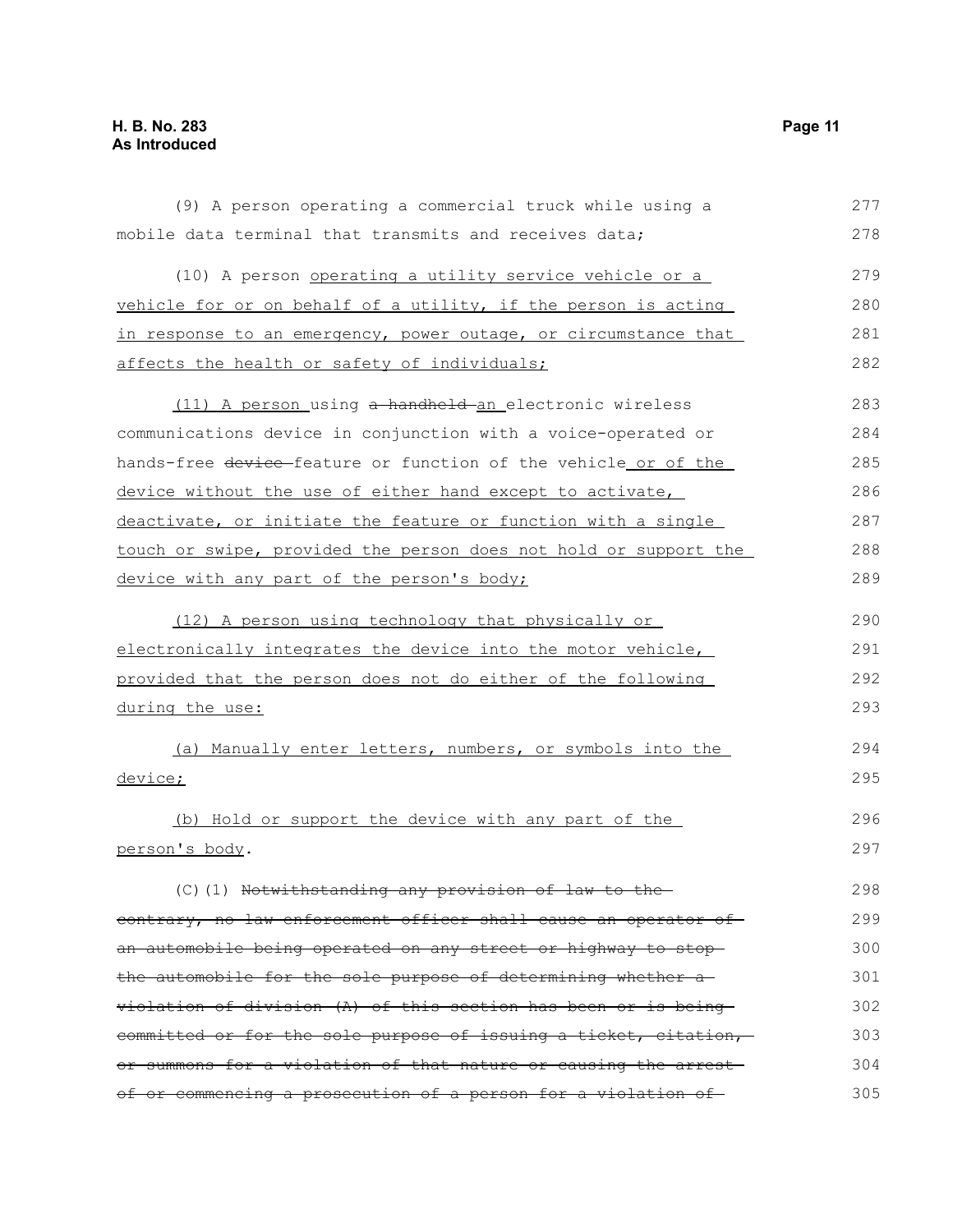that nature, and no law enforcement officer shall view the interior or visually inspect any automobile being operated on any street or highway for the sole purpose of determining whether a violation of that nature has been or is being committed.  $(2)$  On January 31 of each year, the department of public safety shall issue a report to the general assembly that specifies the number of citations issued for violations of this section during the previous calendar year. (2) If a law enforcement officer issues an offender a ticket, citation, or summons for a violation of division (A) of this section, the officer shall do both of the following: (a) Report the issuance of the ticket, citation, or summons to the officer's law enforcement agency; (b) Ensure that such report indicates the offender's race. (D)(1) Whoever violates division (A) of this section is guilty of operating a minor motor vehicle while using an electronic wireless communication device, an unclassified misdemeanor. (a) Except as provided in divisions  $(D)$   $(1)$   $(b)$ ,  $(c)$ ,  $(d)$ , and (2) of this section, the court shall impose upon the offender a fine of not more than one hundred fifty dollars. (b) If, within two years of the violation, the offender has been convicted of or pleaded guilty to one prior violation of this section or a substantially equivalent municipal ordinance, the court shall impose upon the offender a fine of not more than two hundred fifty dollars. (c) If, within two years of the violation, the offender 306 307 308 309 310 311 312 313 314 315 316 317 318 319 320 321 322 323 324 325 326 327 328 329 330 331 332 333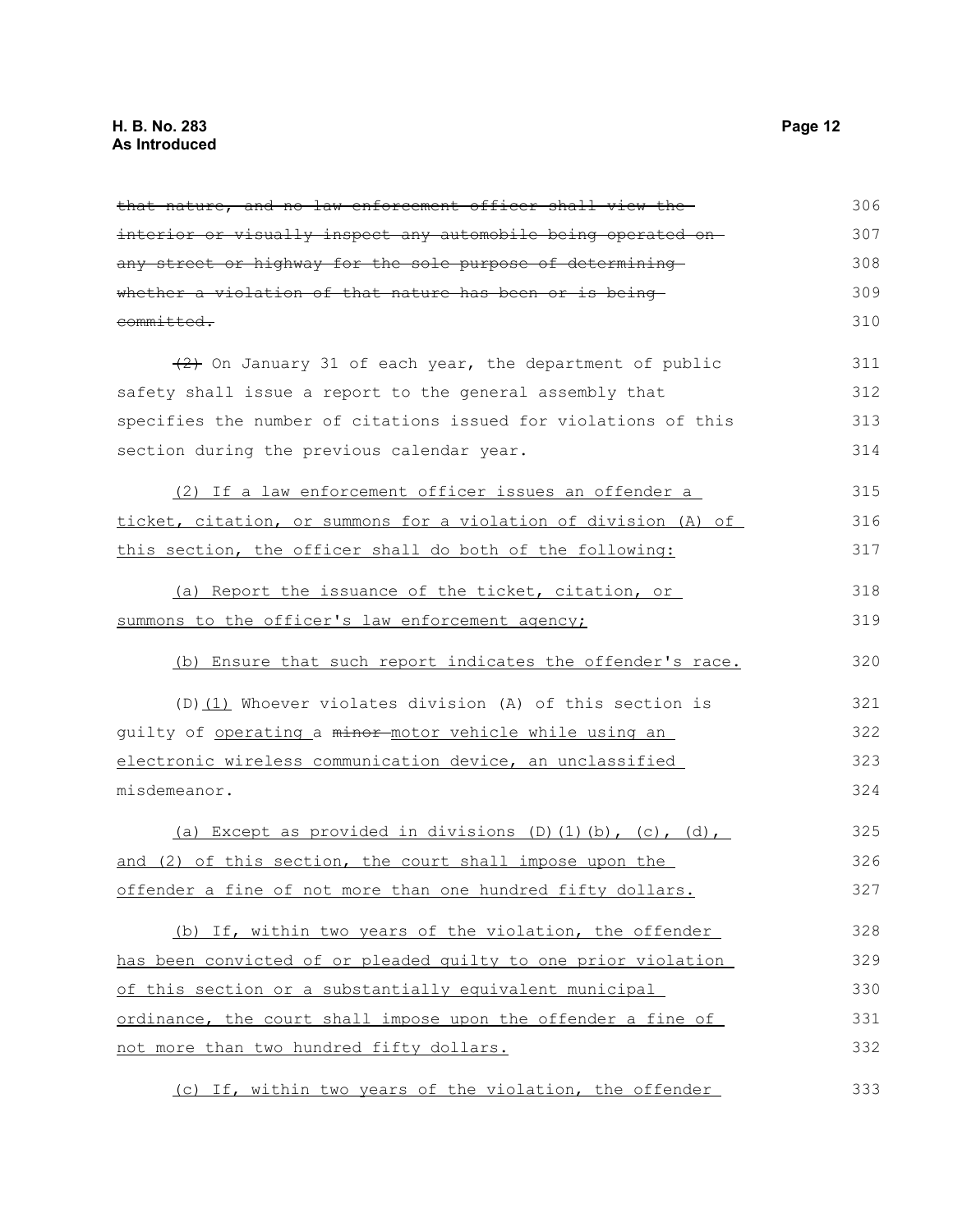| has been convicted of or pleaded guilty to two or more prior     | 334 |
|------------------------------------------------------------------|-----|
| violations of this section or a substantially equivalent         | 335 |
| municipal ordinance, the court shall impose upon the offender a  | 336 |
| fine of not more than five hundred dollars. The court also may   | 337 |
| impose a suspension of the offender's driver's license,          | 338 |
| commercial driver's license, temporary instruction permit,       | 339 |
| probationary license, or nonresident operating privilege for     | 340 |
| ninety days.                                                     | 341 |
| (d) Notwithstanding divisions (D)(1)(a) to (c) of this           | 342 |
| section, if the offender was operating the motor vehicle at the  | 343 |
| time of the violation in a construction zone where a sign was    | 344 |
| posted in accordance with section 4511.98 of the Revised Code,   | 345 |
| the court, in addition to all other penalties provided by law,   | 346 |
| shall impose upon the offender a fine of two times the amount    | 347 |
| imposed for the violation under division (D)(1)(a), (b), or (c)  | 348 |
| of this section, as applicable.                                  | 349 |
| (2) In lieu of payment of the fine of one hundred fifty          | 350 |
| dollars under division (D)(1)(a) of this section, the offender   | 351 |
| instead may elect to attend the distracted driving safety        | 352 |
| course, as described in section 4511.991 of the Revised Code. If | 353 |
| the offender attends and successfully completes the course, the  | 354 |
| offender shall be issued written evidence that the offender      | 355 |
| successfully completed the course. The offender shall not be     | 356 |
| required to pay the fine if the offender submits the written     | 357 |
| evidence to the court.                                           | 358 |
| (3) The court may impose any other penalty authorized            | 359 |
| under sections 2929.21 to 2929.28 of the Revised Code. However,  | 360 |
| the court shall not impose a fine or a suspension not otherwise  | 361 |
| specified in division $(D)$ (1) of this section. The court also  | 362 |
| shall not impose a jail term or community residential sanction.  | 363 |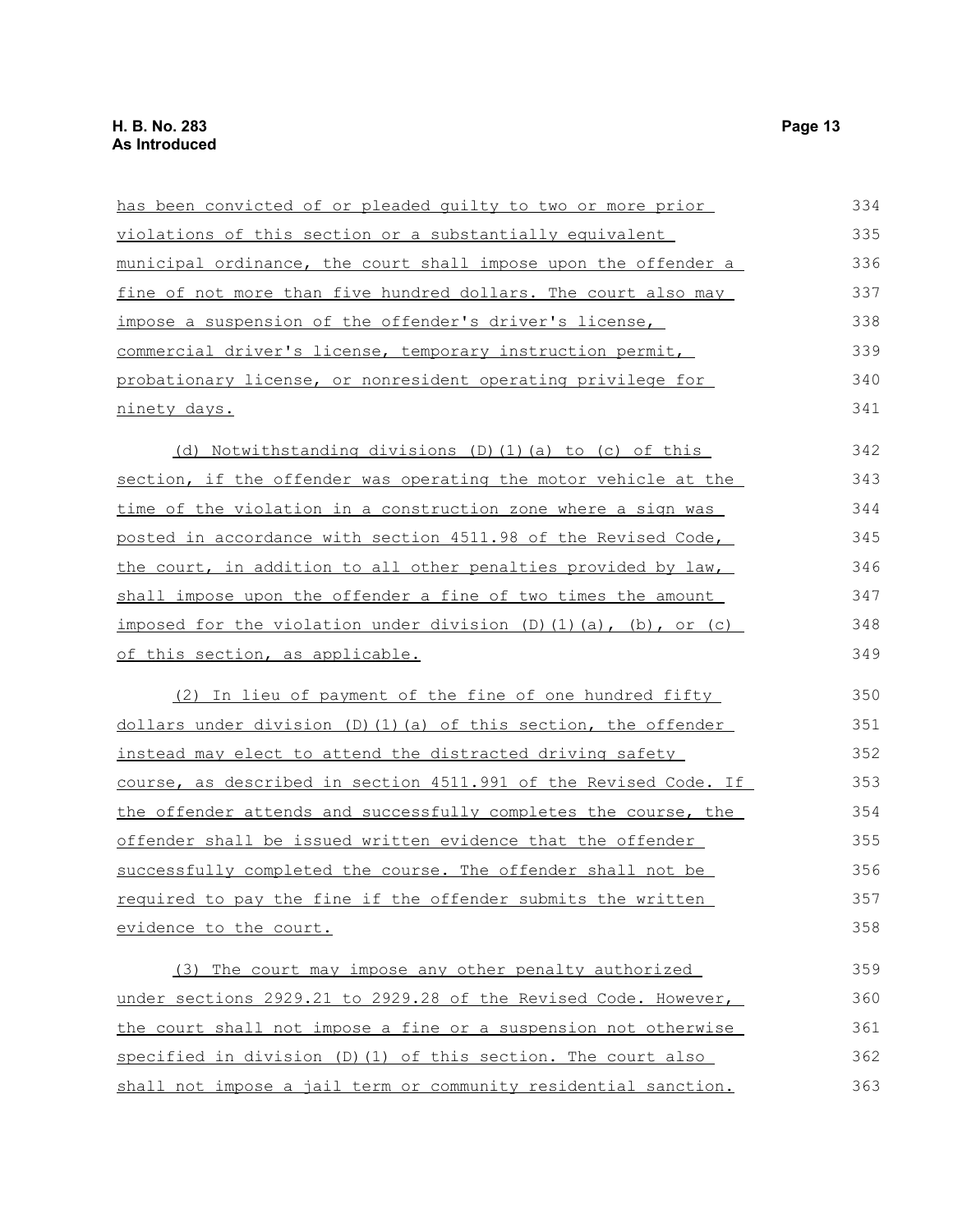| (4) Points shall be assessed for a violation of division         | 364 |
|------------------------------------------------------------------|-----|
| (A) of this section in accordance with section 4510.036 of the   | 365 |
| Revised Code.                                                    | 366 |
| $(E)$ This section shall not be construed as invalidating,       | 367 |
| preempting, or superseding a substantially equivalent municipal  | 368 |
| ordinance that prescribes penalties for violations of that       | 369 |
| ordinance that are greater than the penalties prescribed in this | 370 |
| section for violations of this section.                          | 371 |
| $(F)$ A prosecution for $a$ -an offense in violation of this     | 372 |
| section does not preclude a prosecution for a an offense in      | 373 |
| violation of a substantially equivalent municipal ordinance      | 374 |
| based on the same conduct. However, if an offender is convicted  | 375 |
| of or pleads quilty to a violation of this section and is also-  | 376 |
| convicted of or pleads quilty to a violation of a substantially  | 377 |
| equivalent municipal ordinance based on the same conduct, the    | 378 |
| two offenses are allied offenses of similar import under section | 379 |
| 2941.25 of the Revised Code.                                     | 380 |
| (G) A law enforcement officer who stops the operator of a        | 381 |
| motor vehicle, trackless trolley, or streetcar for a violation   | 382 |
| of division (A) of this section shall inform the operator that   | 383 |
| the operator may decline a search of the operator's electronic   | 384 |
| wireless communications device. The officer shall not do any of  | 385 |
| the following:                                                   | 386 |
| (1) Access the device without a warrant, unless the              | 387 |
| operator voluntarily and unequivocally gives consent for the     | 388 |
| officer to access the device;                                    | 389 |
| (2) Confiscate the device while awaiting the issuance of a       | 390 |
| warrant to access the device;                                    | 391 |
| (3) Obtain consent from the operator to access the device        | 392 |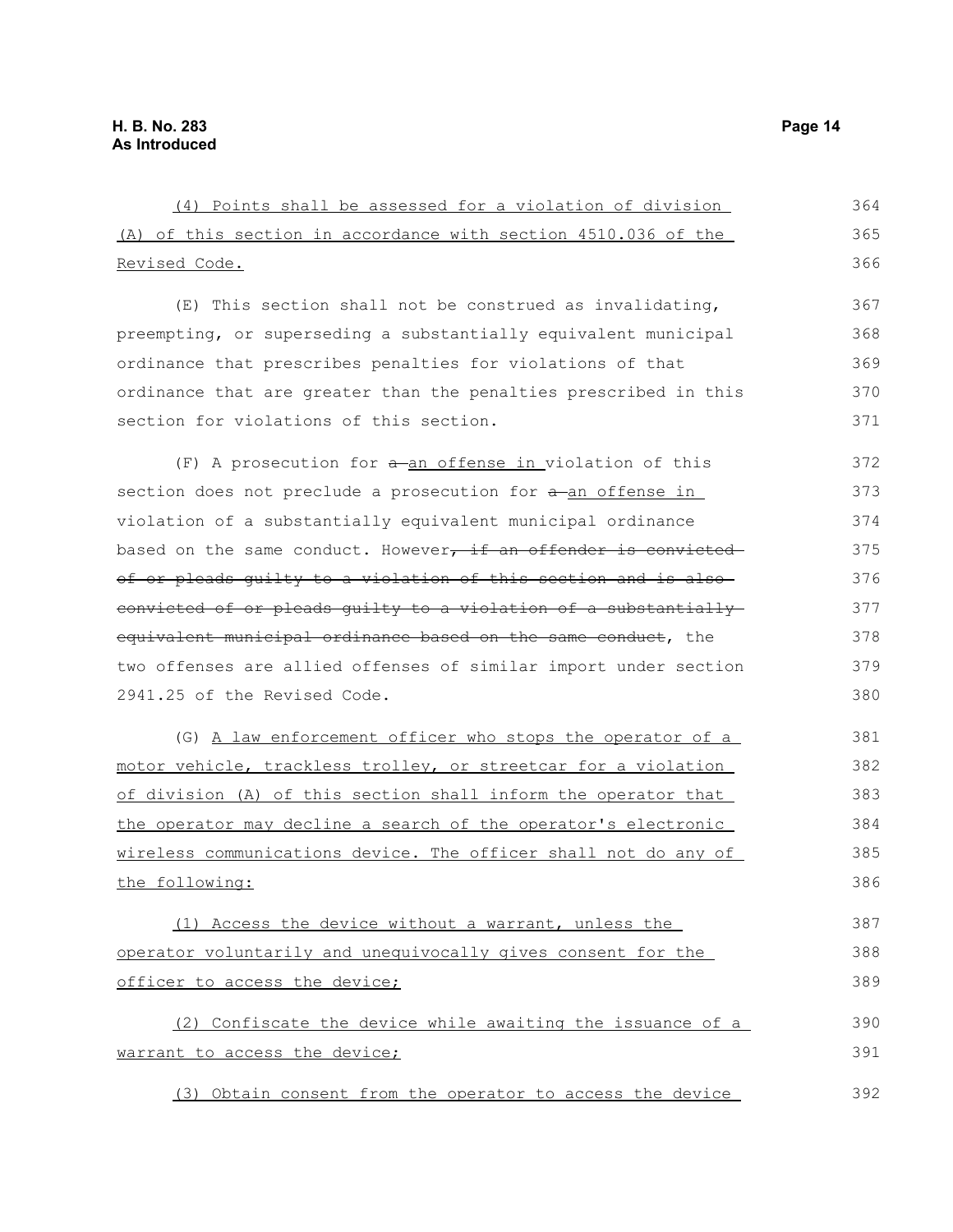| through coercion or any other improper means. Any consent by the | 393 |
|------------------------------------------------------------------|-----|
| operator to access the device shall be voluntary and unequivocal | 394 |
| before the officer may access the device without a warrant.      | 395 |
| (H) As used in this section:                                     | 396 |
| (1) "Electronic wireless communications device" includes         | 397 |
| any of the following:                                            | 398 |
| (a) A wireless telephone;                                        | 399 |
| (b) A text-messaging device;                                     | 400 |
| (c) A personal digital assistant;                                | 401 |
| (d) A computer, including a laptop computer and a computer       | 402 |
| tablet;                                                          | 403 |
| (e) Any device capable of displaying a video, movie,             | 404 |
| broadcast television image, or visual image;                     | 405 |
| (f) Any other substantially similar wireless device that         | 406 |
| is designed or used to communicate text, initiate or receive     | 407 |
| communication, or exchange information or data.                  | 408 |
| (2) "Voice-operated or hands-free devicefeature or               | 409 |
| function" means a device-feature or function that allows the-    | 410 |
| user to vocally compose or send, or to listen to a text-based-   | 411 |
| communication a person to use an electronic wireless             | 412 |
| communications device without the use of either hand, except to  | 413 |
| activate-or, deactivate-a, or initiate the feature or function   | 414 |
| with a single touch or single swipe.                             | 415 |
| (3) "Write, send, or read a text-based communication"-           | 416 |
| means to manually write or send, or read a text-based-           | 417 |
| communication using an electronic wireless communications        | 418 |
| device, including manually writing or sending, or reading-       | 419 |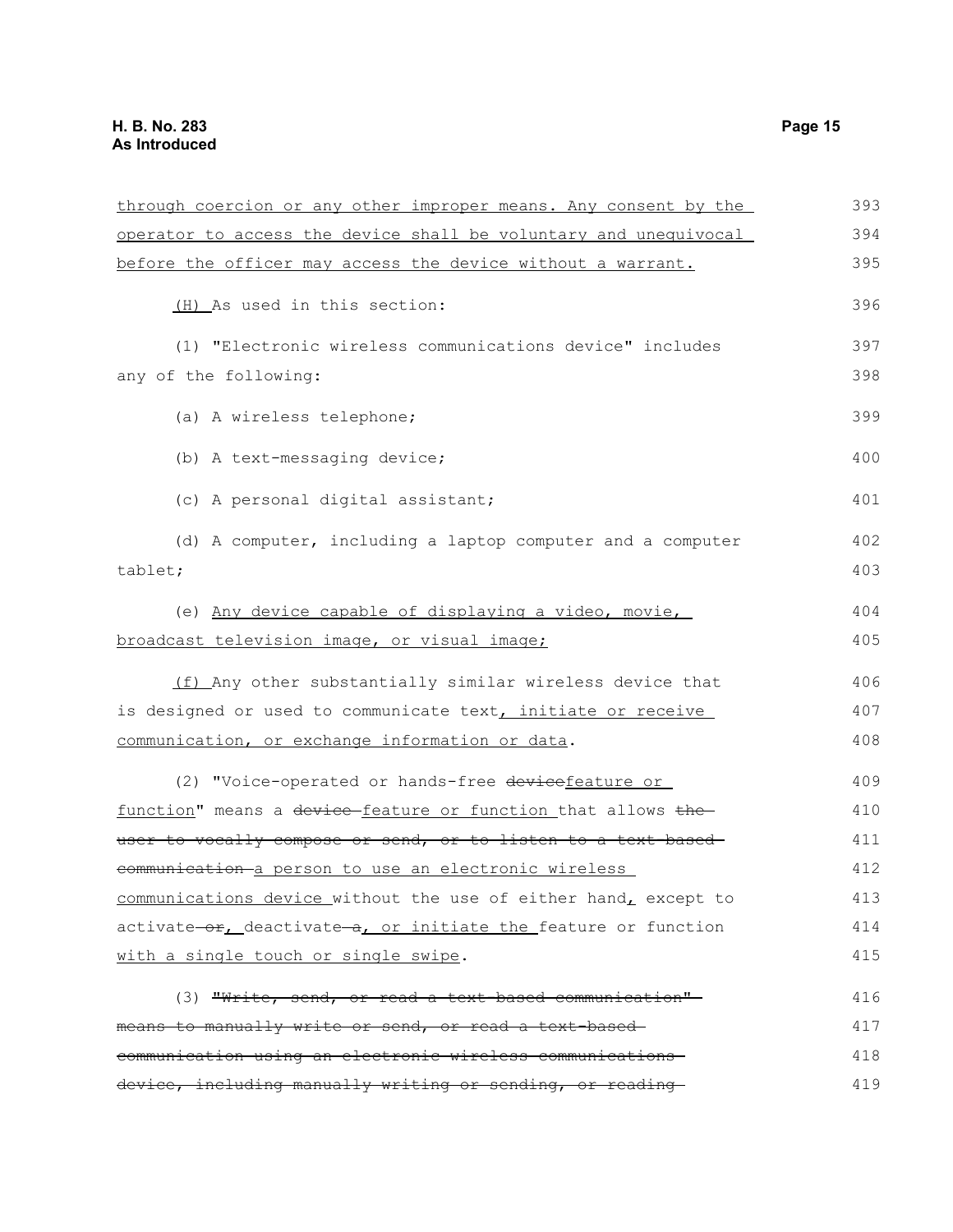| communications referred to as text messages, instant messages,              | 420 |
|-----------------------------------------------------------------------------|-----|
| or electronic mail"Utility" means an entity specified in                    | 421 |
| $division (A)$ , $(C)$ , $(D)$ , $(E)$ , $or (G)$ of section 4905.03 of the | 422 |
| Revised Code.                                                               | 423 |
| (4) "Utility service vehicle" means a vehicle owned or                      | 424 |
| operated by a utility.                                                      | 425 |
| Sec. 4511.991. (A) As used in this section and each                         | 426 |
| section referenced in division (B) of this section, all of the              | 427 |
| following apply:                                                            | 428 |
| (1) "Distracted" means doing either of the following while                  | 429 |
| operating a vehicle:                                                        | 430 |
| (a) Using a handheld an electronic wireless communications                  | 431 |
| device, as defined in section 4511.204 of the Revised Code,                 | 432 |
| except when utilizing any of the following:                                 | 433 |
| (i) The device's speakerphone function;                                     | 434 |
| (ii) A wireless technology standard for exchanging data                     | 435 |
| over short distances;                                                       | 436 |
| (iii) A "voice-operated or hands-free" device that allows-                  | 437 |
| the person to use the electronic wireless communications device-            | 438 |
| without the use of either hand except to activate, deactivate,              | 439 |
| or initiate a feature or function;                                          | 440 |
| (iv) Any device that is physically or electronically-                       | 441 |
| integrated into the motor vehiclein violation of that section.              | 442 |
| (b) Engaging in any activity that is not necessary to the                   | 443 |
| operation of a vehicle and impairs, or reasonably would be                  | 444 |
| expected to impair, the ability of the operator to drive the                | 445 |
| vehicle safely.                                                             | 446 |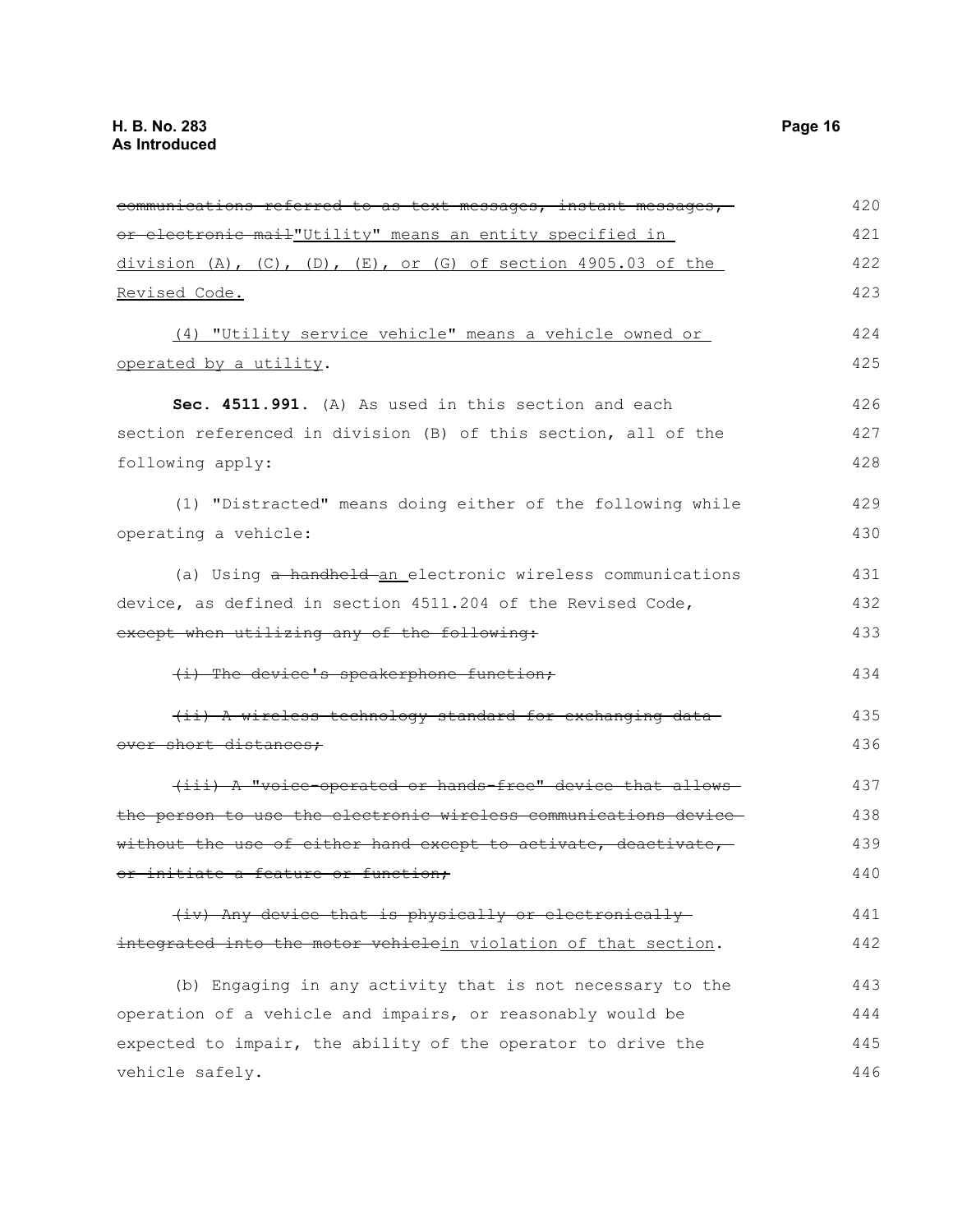(2) "Distracted" does not include operating a motor vehicle while wearing an earphone or earplug over or in both ears at the same time. A person who so wears earphones or earplugs may be charged with a violation of section 4511.84 of the Revised Code. (3) "Distracted" does not include conducting any activity while operating a utility service vehicle or a vehicle for or on behalf of a utility, provided that the driver of the vehicle is acting in response to an emergency, power outage, or a circumstance affecting the health or safety of individuals. As used in division (A)(3) of this section: (a) "Utility" means an entity specified in division (A), (C), (D), (E), or (G) of section 4905.03 of the Revised Code. (b) "Utility service vehicle" means a vehicle owned or operated by a utility. (B) If an offender violates section 4511.03, 4511.051, 4511.12, 4511.121, 4511.132, 4511.21, 4511.211, 4511.213, 4511.22, 4511.23, 4511.25, 4511.26, 4511.27, 4511.28, 4511.29, 4511.30, 4511.31, 4511.32, 4511.33, 4511.34, 4511.35, 4511.36, 4511.37, 4511.38, 4511.39, 4511.40, 4511.41, 4511.42, 4511.43, 4511.431, 4511.44, 4511.441, 4511.451, 4511.46, 4511.47, 4511.54, 4511.55, 4511.57, 4511.58, 4511.59, 4511.60, 4511.61, 4511.64, 4511.71, 4511.711, 4511.712, 4511.713, 4511.72, or 4511.73 of the Revised Code while distracted and the distracting activity is a contributing factor to the commission of the violation, the offender is subject to the applicable penalty for the violation and, notwithstanding section 2929.28 of the Revised Code, is subject to an additional fine of not more than one hundred dollars as follows: 447 448 449 450 451 452 453 454 455 456 457 458 459 460 461 462 463 464 465 466 467 468 469 470 471 472 473 474 475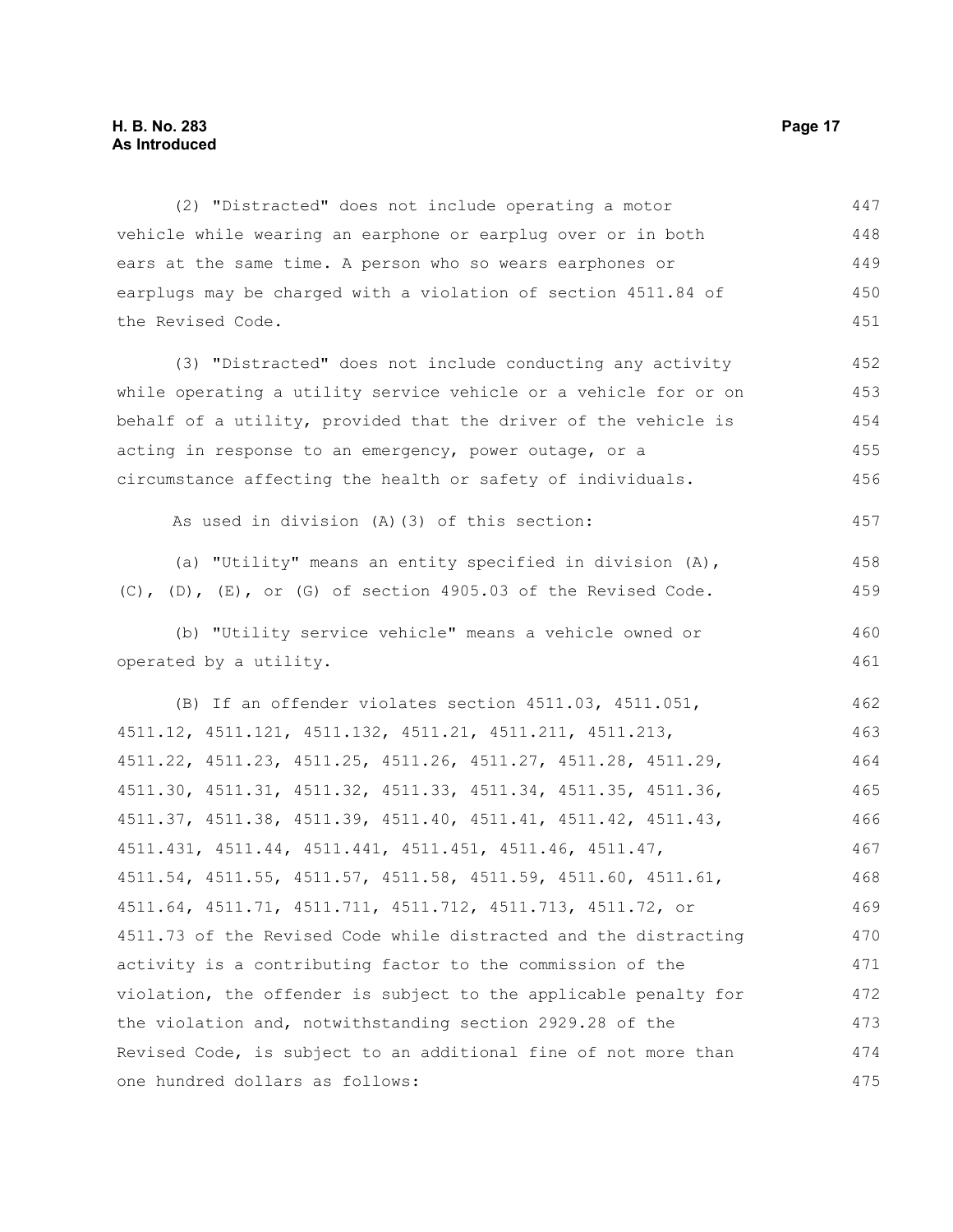#### **H. B. No. 283 Page 18 As Introduced**

(1) Subject to Traffic Rule 13, if a law enforcement officer issues an offender a ticket, citation, or summons for a violation of any of the aforementioned sections of the Revised Code that indicates that the offender was distracted while committing the violation and that the distracting activity was a contributing factor to the commission of the violation, the offender may enter a written plea of guilty and waive the offender's right to contest the ticket, citation, or summons in a trial provided that the offender pays the total amount of the fine established for the violation and pays the additional fine of one hundred dollars. 476 477 478 479 480 481 482 483 484 485 486

In lieu of payment of the additional fine of one hundred dollars, the offender instead may elect to attend a distracted driving safety course, the duration and contents of which shall be established by the director of public safety. If the offender attends and successfully completes the course, the offender shall be issued written evidence that the offender successfully completed the course. The offender shall be required to pay the total amount of the fine established for the violation, but shall not be required to pay the additional fine of one hundred dollars, so long as the offender submits to the court both the offender's payment in full and such written evidence. 487 488 489 490 491 492 493 494 495 496 497

(2) If the offender appears in person to contest the ticket, citation, or summons in a trial and the offender pleads guilty to or is convicted of the violation, the court, in addition to all other penalties provided by law, may impose the applicable penalty for the violation and may impose the additional fine of not more than one hundred dollars. 498 499 500 501 502 503

If the court imposes upon the offender the applicable penalty for the violation and an additional fine of not more 504 505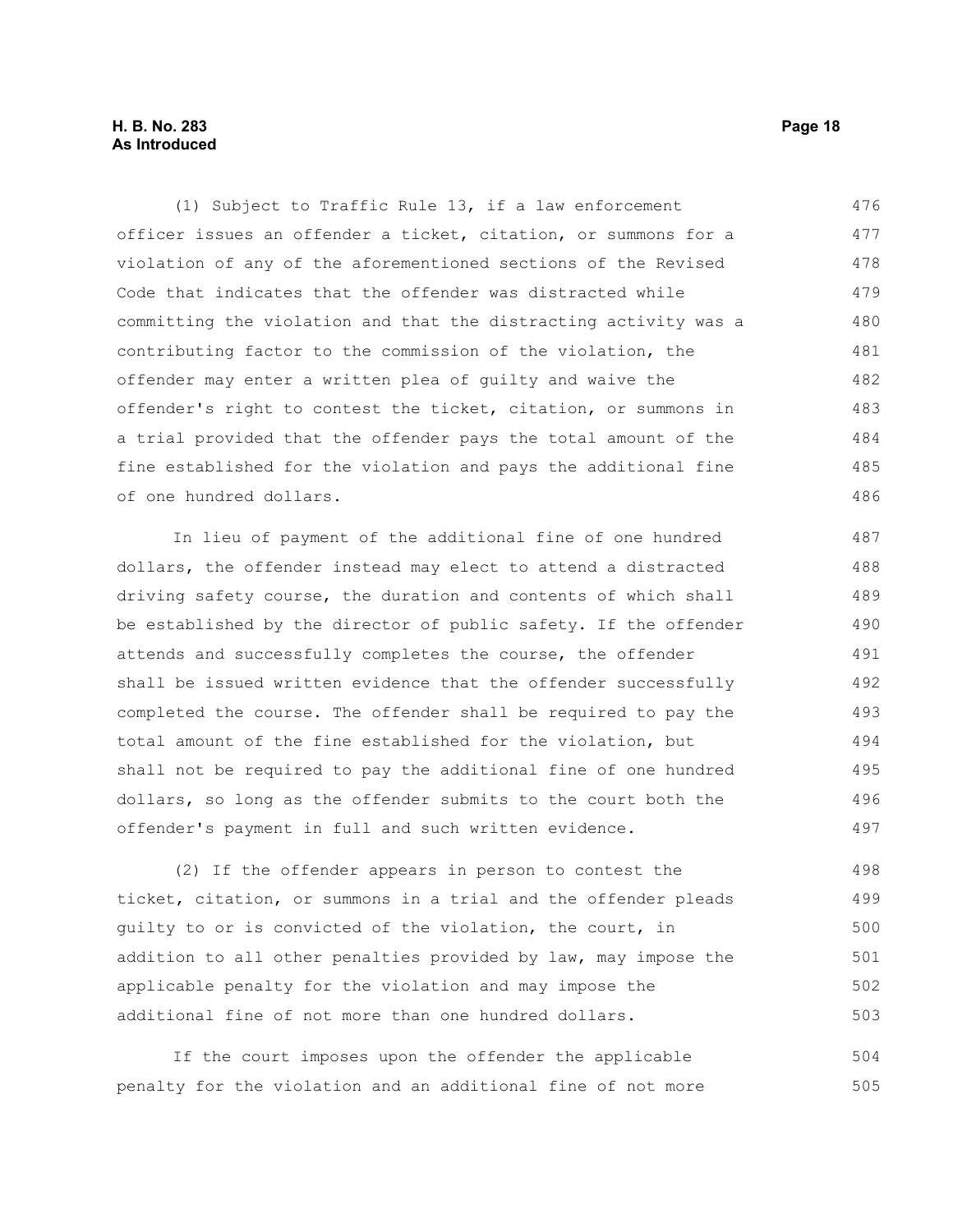| than one hundred dollars, the court shall inform the offender    | 506 |
|------------------------------------------------------------------|-----|
| that, in lieu of payment of the additional fine of not more than | 507 |
| one hundred dollars, the offender instead may elect to attend    | 508 |
| the distracted driving safety course described in division (B)   | 509 |
| (1) of this section. If the offender elects the course option    | 510 |
| and attends and successfully completes the course, the offender  | 511 |
| shall be issued written evidence that the offender successfully  | 512 |
| completed the course. The offender shall be required to pay the  | 513 |
| total amount of the fine established for the violation, but      | 514 |
| shall not be required to pay the additional fine of not more     | 515 |
| than one hundred dollars, so long as the offender submits to the | 516 |
| court the offender's payment and such written evidence.          | 517 |
| (C) If a law enforcement officer issues an offender a            | 518 |
| ticket, citation, or summons for a violation of any of the       | 519 |
| sections of the Revised Code listed in division (B) of this      | 520 |
| section that indicates that the offender was distracted while    | 521 |
| committing the violation and that the distracting activity was a | 522 |
| contributing factor to the commission of the violation, the      | 523 |
| officer shall do both of the following:                          | 524 |
| (1) Report the issuance of the ticket, citation, or              | 525 |
| summons to the officer's law enforcement agency;                 | 526 |
| (2) Ensure that such report indicates the offender's race.       | 527 |
| Sec. 4511.992. (A) A law enforcement agency shall compile        | 528 |
| the information from reports submitted in accordance with        | 529 |
| division (C)(2) of section 4511.204 and division (C) of section  | 530 |
| 4511.991 of the Revised Code. Every other month, the agency      | 531 |
| shall prepare a report that describes the number and race of the | 532 |
| offenders who received a ticket, citation, or summons under      | 533 |
| those sections during the prior two months. Upon completion of   | 534 |
| the report, the agency shall send the report to the attorney     | 535 |